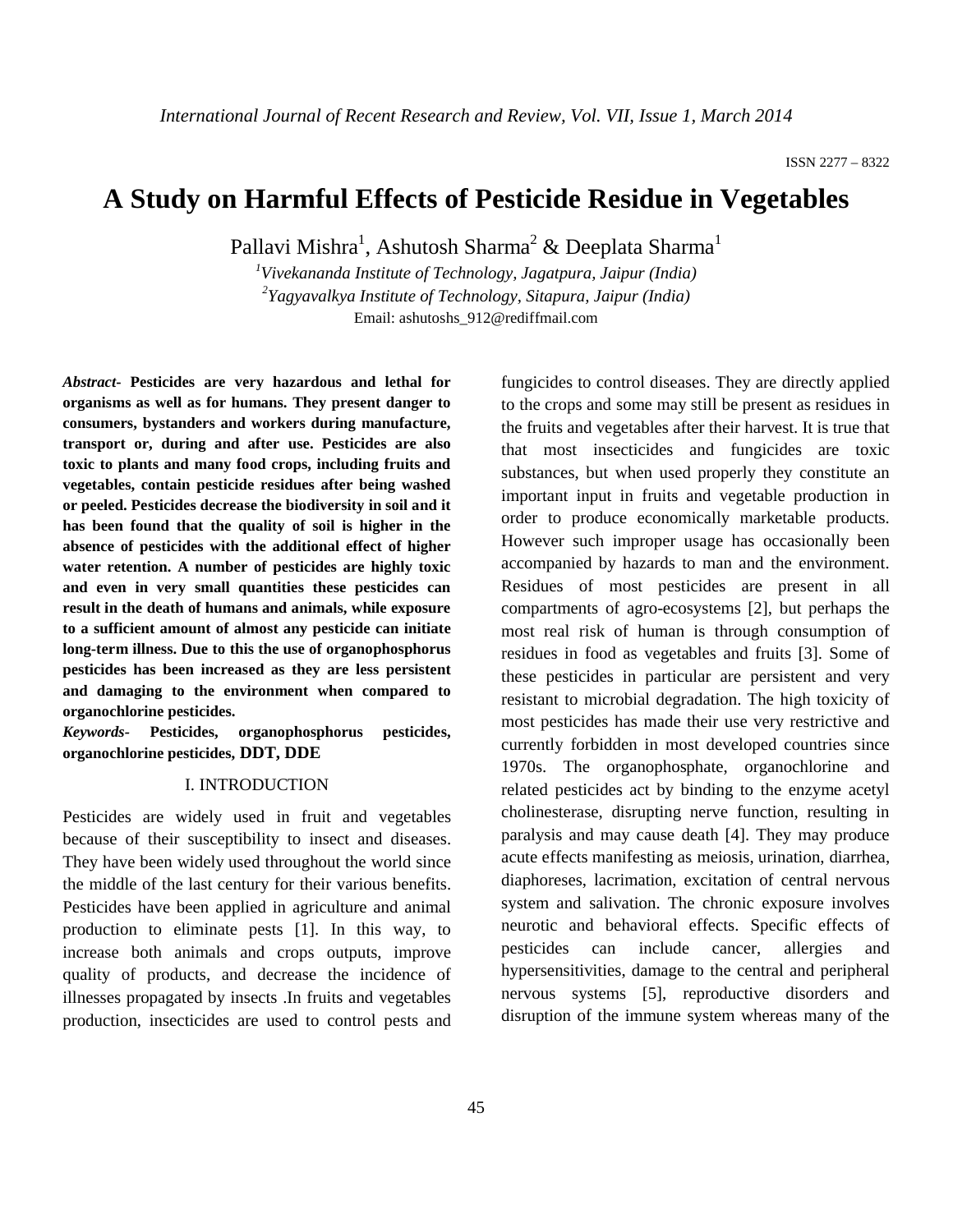banned pesticides are no longer in use in the developed world, they are still used in many developing countries including Ghana. Other legitimate pesticides are also used in variety of applications. Additionally, there are indications of widespread contamination of various components of the environment with dichlorodiphenyltrichloroethane and their hexachlorocyclohexane (BHC) residues in several Third World nations. The problems of environmental pollution in these countries are not well documented, because of potential toxic and persistent nature of some pesticides, developed nations like United States, Japan, and European Union have put in place measures for pesticides control and monitoring in the environment. Consequently, regular survey studies and monitoring programs of pesticides residues have been carried out [6].

### II. REMOVAL OF TRACE PESTICIDE RESIDUES FROM PRODUCE

Over the past ten years more residues have consistently been found on raw produce than on the corresponding processed commodities. This led to the hypothesis that certain types of processing or household preparation may serve to reduce pesticide residues. Hypothesizing that rinsing during the processing procedure may play some role in reducing residue levels [7], we initiated a study to examine the effects that rinsing produce under tap water has upon pesticide residue levels [8]. Numerous fruit and vegetable wash products recently appeared in the marketplace.

#### III. RINSING WITH TAP WATER

Although it has been assumed for many years that rinsing fruits and vegetable prior to consumption reduces the amounts of pesticide residues, this anecdotal approach needed laboratory confirmation. There are numerous studies in the scientific literature that have examined the effect of washing produce to remove pesticide residues as a step in commercial crop processing. These studies are of little practical use to the consumer who wants to know what effect household preparation has upon reducing pesticide residue levels. There are also a handful of studies that examine the effects of washing as part of larger household preparation studies. In most cases, however the sample sizes were too small to apply statistical analysis (1). A wide variety of crops that contained residues were examined. Residues of DDE, a metabolite of DDT, were also studied. Although many persistent organo halogen pesticides (POPs), such as DDT, were banned for use on food crops between 1972 and 1978 in the United States, they have remained in the environment where they continue to be incorporated into plant biomass [9 ]. Data presented in this study as shown in Table I shows that a short rinse in tap water reduces pesticide residues on many types of produce. Residues of vinclozolin, bifenthrin and chlorpyrifos were not reduced. This study also shows that the water solubility of pesticides does not play a significant role in the observed decrease. The majority of pesticide residue appears to reside on the surface of produce where it is removed by the mechanical action of rinsing [10].

#### IV. FRUITS AND VEGETABLES WASH RINSING

In the spring and summer of 2000, the effectiveness of four commercially available fruit and vegetable wash products at removing pesticide residues from produce was compared to a 1% solution of Palmolive and to rinsing with tap water alone. The nine pesticides examined in this study included many of those from our previous study. The three fungicides chlorothalonil, iprodione, and vinclozolin were examined as was the herbicide DCNA, and the insecticides bifenthrin, diazinon, endosulfan, malathion and permethrin. A total of twenty-eight harvests were made including sixteen of lettuce, four of strawberry, four of tomatoes, and four control lettuce batches. Each batch was divided into seven treatment groups. One group was analyzed in an unrinsed state as received from the field; one group was rinsed under tap water for one minute. The five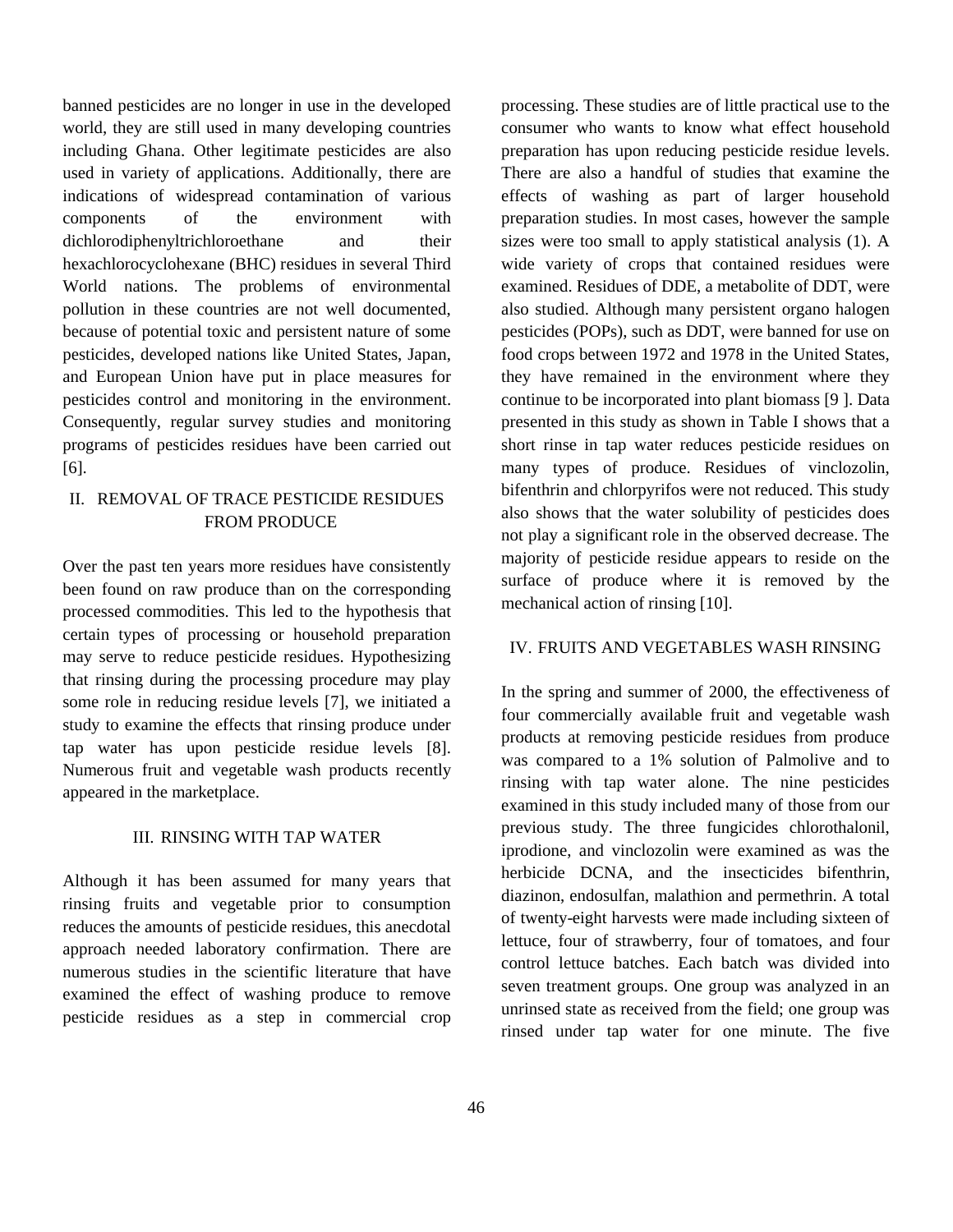remaining groups were individually treated with either FIT, Fruit & Vegetable WashÔ , OrganicleanÔ , Vegi-CleanÔ , or a 1% solution of Palmolive and then rinsed under tap water for one minute. In the case of the control lettuce batches all seven-treatment groups were processed in an unrinsed state to ensure that each group contained statistically equivalent pesticide residue levels. A total of 196 samples were processed. Detailed statistical analysis showed that in all cases at least one group was different from the rest. Pairwise comparison showed that the group that was different was the unrinsed produce. There is little or no difference between tap water rinsing or using a fruit and vegetable wash in reducing residues of the nine pesticides studied. The removal of waxes and/or dirt from the produce was not examined as part of this study.

#### V. CONCLUSION

Pesticide exposure can cause a range of neurological health effects such as memory loss, loss of coordination, reduced speed of response to stimuli, reduced visual ability, altered or uncontrollable mood and general behavior, and reduced motor skills. These symptoms are often very subtle and may not be recognized by the medical community as a clinical effect. Other possible health effects include asthma, allergies, and hypersensitivity, and pesticide exposure is also linked with cancer, hormone disruption, and problems with reproduction and fetal development.

#### VI. REFERENCES

- [1] W.J. Krol, T.L. Arsenault, H.M. Pylypiw, M.J.I. Mattina. J. Argic. Food Chem. 2000, 48, 4666-4670.
- [2] EFSA (2009), General principles for the collection of national food consumption data in the view of a pan-Europe dietary survey, EFSA Journal 2009, 7(12), 1435
- [3] W.J. Krol, T.L. Arsenault, M.J.I. Mattina, "Pesticide Residues in Food Sold in Connecticut 1999"; Connecticut Agricultural Experiment Station Bulletin 964, April, 2000.
- [4] Boon, P.E.; Van der Voet, H.; Van Raaij, M.T.M. & Van Klaveren, J.D. (2008), Cumulative risk assessment of the exposure to organo phosphorus and carbamates insectidies in the Dutch diet, Food and Chemical Toxicology, 46(9), 3090 – 3098
- [5] Gilden, R. C.; Huffling, K. & Sattler B. (2010), Pesticides and Health Risks, JOGNN, 39, 103 – 110
- [6] Ecobichon, D.J. (2001), Pesticide use in developing countries, Toxicology,  $160$ ,  $27 - 33$
- [7] Holland, P.T. (1994), Effects of storage and processing on pesticide residues in plant products, Pure and Applied Chemistry,66, (2), 335 – 356
- [8] Holland, J. & Sinclair, P. (2004), Environmental fate of pesticides and the consequences for residues in food and drinking water, in: Pesticide Residues in Food and Drinking Water: Human Exposure and Risks,
- [9] Hamilton D. & Crossley S. (Ed.),  $27 62$ , John Willey &Sons LTD, 0-471-48991-3, West Sussex, England .
- [10] Celik, S.; Kunc, S. & Asan T. (1995), Degradation of some pesticides in the field and effect of processing Analyst, 120, 1739 -1743